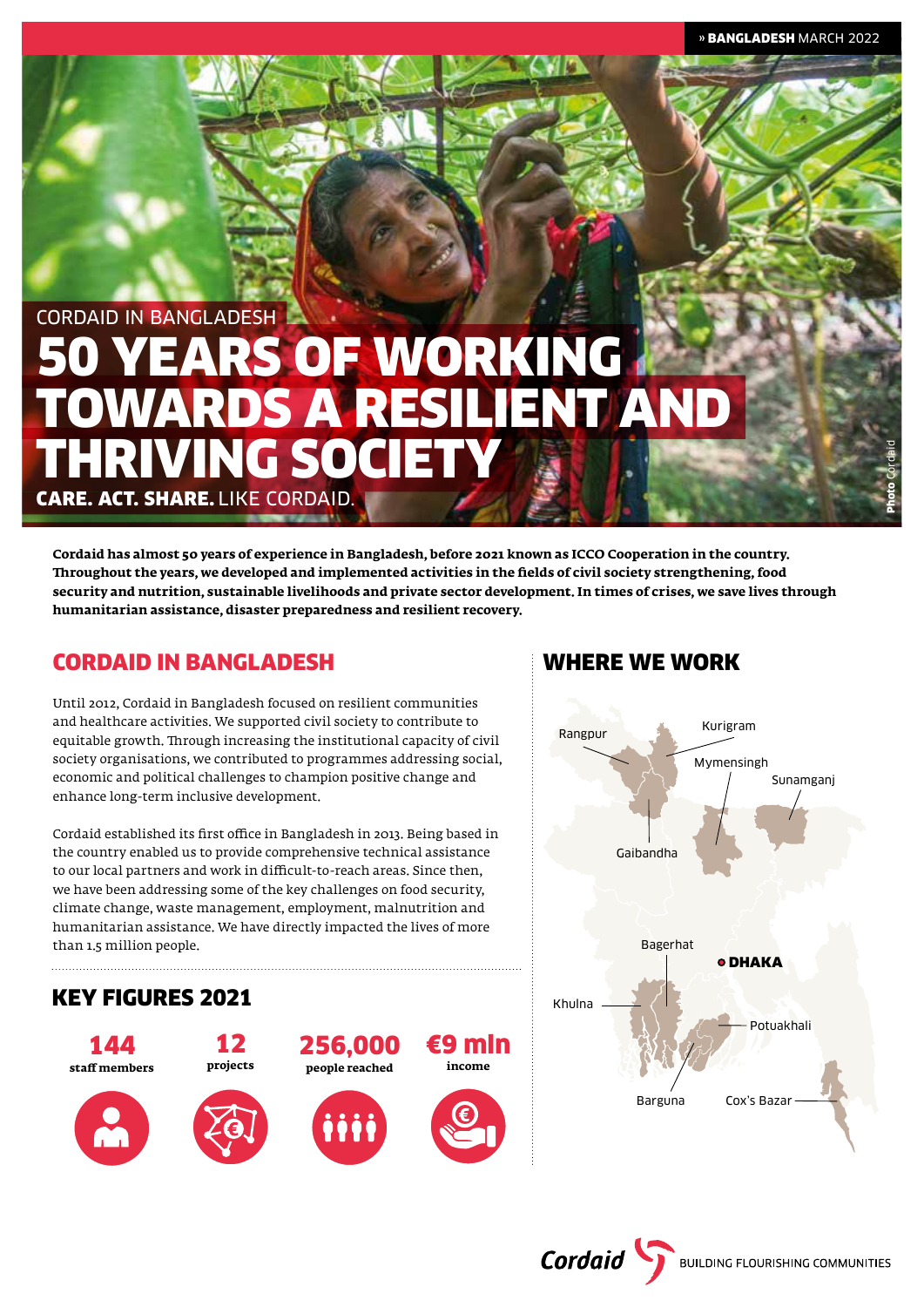### OUR APPROACH

Cordaid works in and on fragility for people to live dignified and healthy lives in peaceful, equitable and resilient societies. In doing so, we focus on humanitarian assistance, sustainable livelihoods, equitable access to basic services and inclusive peace and reconciliation processes.

In line with our global strategy, we will expand our sustainable livelihoods, humanitarian aid, healthcare and education programmes in Bangladesh. We will continue to contribute to innovative solutions for sustainable development.

Localisation, decentralisation, digitisation and data-informed decision making are central to our work. In Bangladesh, 80% of our human resources are based in project areas. We promote gender equality within our organisation and in our programmes.

Cordaid supports rural communities and local partners in Bangladesh to:

- $\blacksquare$  Engage them in delivering equitable and quality humanitarian assistance
- **Provide technical and vocational education and training.** enterprise development and business start-up services to youth
- $\blacksquare$  Develop inclusive, sustainable and resilient local food systems to adapt to climate change through climate smart agriculture, enterprise development, value chain development and bringing new innovative and sustainable technologies
- Work towards access to health services and nutrition governance
- $\blacksquare$  Develop the capacity and create space civil society organization for lobby and advocacy.

Across these fields of work, Cordaid delivers services in partnership with local organisations to strengthen local governance and advocates at different levels to improve policies.



### SKILLS AND ENTREPRENEUR-SHIP DEVELOPMENT

With our certified partner organisations, we aim to increase the livelihood opportunities of single and widowed women, survivors of gender-based violence, refugees, youth, and other people who need it the most. Skills development takes place through technical and vocational training. We organise educational activities for entrepreneurship, business, and leadership development focusing on green jobs creation. We also link participants to local employers, create group-based enterprises and markets.

*These activities contribute to SDG4 (inclusive and equitable quality education) and SDG8 (decent work and economic growth).*



*Skills training for forcibly displaced Myanmar nationals in Cox's Bazar.*



### PRIVATE SECTOR DEVELOPMENT

Cordaid supports small- and medium-sized enterprises (SMEs) by providing business development services, coaching, and increasing access of SMEs to finance and markets. We work closely with the private sector to expand supply chains to remote areas. By supporting start-ups in developing their production and supply chain systems and linking them with people in rural areas, income opportunities for both young companies and community members increase.

*These projects contribute to SDG8 (decent work and economic growth).* 



In Bangladesh, Cordaid works on climate-smart technologies, including salt tolerant crops, for people to adapt to climate change. We also strengthen the capacity of community members on weather forecasting and disaster preparedness. Innovative models for waste management and the circular economy, for example in refugee communities, contribute to coping with other environmental challenges. In the past, we also implemented community managed disaster risk reduction projects, including activities focussing on early flood warning and sustainable dike construction.

*Our climate change and resilience projects contribute to SDG12 (responsible consumption and production) and SDG13 (climate action).* 

**[Read more](https://www.cordaid.org/en/news/the-salt-solution-growing-salt-tolerant-vegetables-in-bangladesh/) about the Salt Solution project on our website.**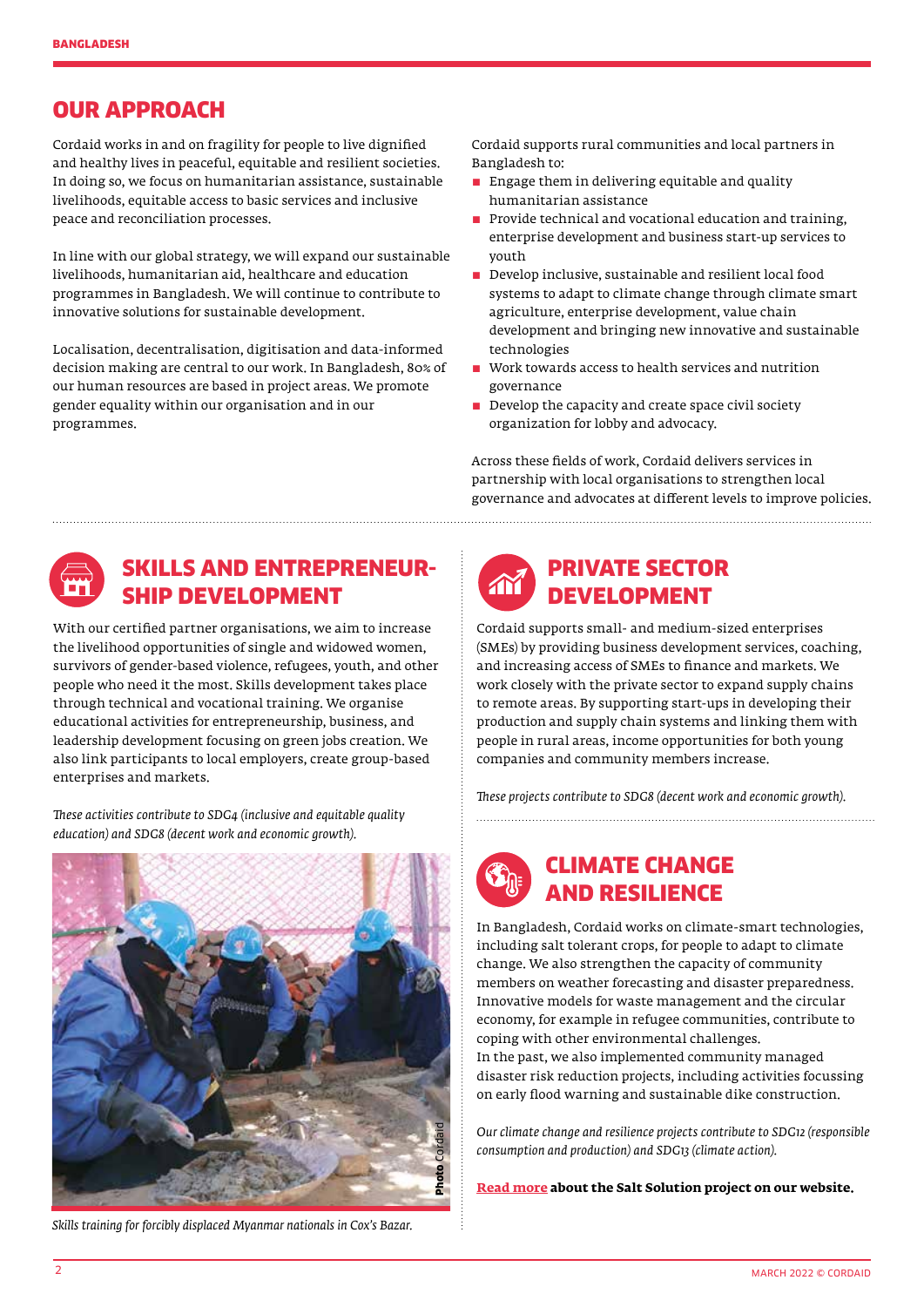

# HUMANITARIAN AID

Since 2017, Cordaid Bangladesh offers humanitarian assistance to forcibly displaced Myanmar nationals. We apply an innovative approach focusing on the self-reliance of the refugees and on enhancing social cohesion between the refugees and the host community. Key activities include distributing food, facilitating skills development, connecting refugees with their host communities to integrate livelihoods in local markets and upcycling plastic waste.

In the refugee community in Cox's Bazar, more than 20,000 people participated in disaster risk reduction activities that focus on heavy rain and smooth evacuation routes during flash floods. In our TVET skills development project, considered unconventional as 53% of the participants were women.

**[Read more](https://www.cordaid.org/en/news/reaching-out-to-rohingya-refugees-in-coxs-bazar/) about our work in Cox's Bazar on our website.**



*Food assistance to forcibly displaced Myanmar nationals.* 



*WASH mapping exercise as part of the SONGO project.*



In Bangladesh, we have a strong track record of working on infant and young child feeding, dietary diversity, and maternal and adolescent health services. Our health projects also establish last mile distribution of nutrition and hygiene products. We aim to increase universal health coverage through facilitating health insurance, and strengthening community clinics and nutrition governance systems.

To improve water, sanitation and hygiene (WASH), we focus on behaviour change communication, strengthening local government institutions, WASH entrepreneurship and markedbased solutions. The impact evaluation of our project shows that most of our targeted households consumed on average 8-9 food items from all food groups per day (HDDS score 8.5) and around 33.5% of them had adopted at least one of the improved WASH technologies.

*Our activities in Bangladesh' health sector contribute to SDG2 (zero hunger), SDG3 (good health and well-being) and SDG6 (clean water and sanitation.* 



To develop sustainable food systems, we work with smallholder farmers and others in need of support in rural areas. We do this by working in agro-based food production, value chain development, engaging private sector market actors, training food entrepreneurs and connecting farmers with producer groups, aggregation centres, markets and online sales platforms. We aim to increase the awareness of community members on food and nutrition. As a result, 90% of targeted farmers intensified their land use and 80% of them increased their yield by at least 20%.

*Through our sustainable food projects, we contribute to SDG1 (End Poverty) and SDG2 (zero hunger).*



By strengthening civil society organisations, Cordaid contributes to improved policies on topics of interest and increases domestic resource base and public accountability. We support partners striving for changes in policy and governance structures by promoting the right to adequate food and to guaranteed access and control over natural resources. Our lobby and advocacy efforts focus, among other things, on the role of the private sector in society regarding human rights and the inclusion of small producers.

*Our lobby and advocacy activities contribute to SDG16 (peace, justice and strong institutions).*